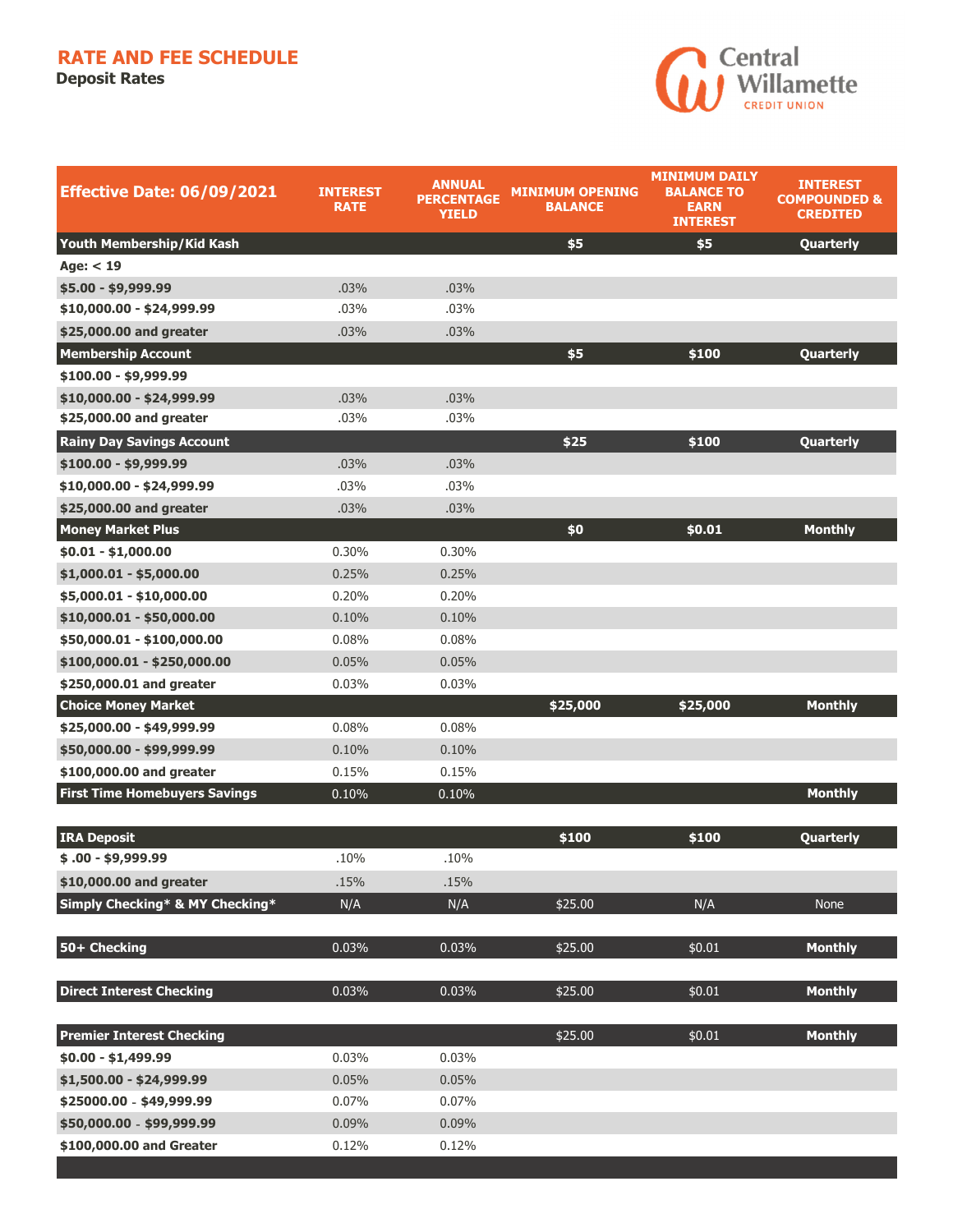## TRUTH-IN-SAVINGS DISCLOSURES

Except as specifically described, the following disclosures apply to all of the accounts:

1. Rate Information. The Interest Rate and Annual Percentage Yield on your accounts are set forth above. The Interest Rate and Annual Percentage Yield may change periodically as set forth above for each account, as determined by Management and/or Board of Directors. The Interest Rates and Annual Percentage Yields applicable to each account depends on the balance ranges set forth above. Once a balance range is met, the highest Interest Rate and Annual Percentage Yield for that range will apply to the entire balance in your account.

2. Compounding and Crediting. Interest will be compounded and credited as set forth above.

3. Accrual of Interest. Interest begins to accrue on cash deposits on the business day you make the deposit to your account. Interest will begin to accrue on noncash deposits (e.g. checks) on the business day you make the deposit to your account.

4.. Balance Information. The minimum balance required to open each account is set forth above. For all saving, the minimum balance required to obtain the stated Annual Percentage Yield is set forth above. If the minimum daily balance is not met, you will not earn the stated Annual Percentage Yield. For all accounts, interest is calculated by the average daily balance method which applies a periodic rate to the average daily balance in the account for the period. The average daily balance is determined by adding the full amount of principal in the account for each day of the period and dividing that figure by the number of days in the period.

5. Membership Account. Your Membership Account is a share account and earns dividends rather than interest. With respect to the Membership Account, all references in this Rate and Fee Schedule to "interest" or "interest rate" shall mean "dividends" or "dividend rate". Dividends are paid from current income and available earnings after required transfers to reserves at the end of the dividend period. The Dividend Rate and Annual Percentage Yield set forth above for your Membership Account are the prospective rates Management and/or the Board anticipates paying for the applicable dividend period.

6. Money Market Account. Limit one account per tax-id number. Dividends are paid at the stated dividend rate for each tier on the portion of the balance within the specified tier. Total dividends paid are based on the amount calculated in each tier.

The rates appearing in this Schedule are accurate and effective for Savings Accounts as of the Effective Date indicated above. If you have any questions or require current rate information on your accounts, please call the Credit Union at 541-928-4536 or at 1-800-950-4536.

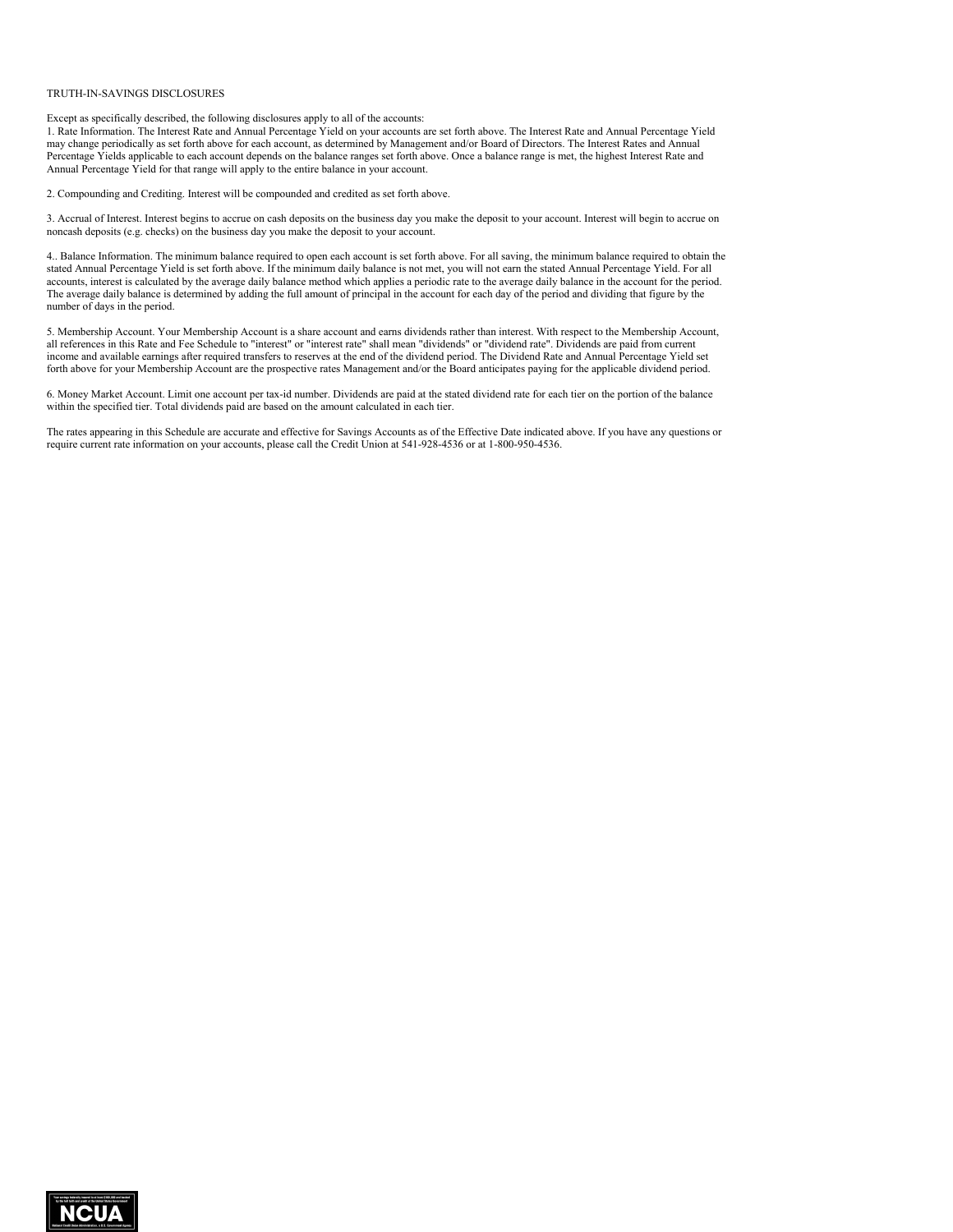## **FEDERALLY INSURED BY NCUA RATE AND FEE SCHEDULE**

**Fee Schedule** 

| <b>Monthly Account Fees</b>                                                           |                                                      |
|---------------------------------------------------------------------------------------|------------------------------------------------------|
| <b>Inactive Checking Account</b> (No Activity for 6 Months, Balance \$250 or Less)    | \$10.00                                              |
| <b>Inactive Membership Account</b> (No Activity for 12 Months, Balance \$100 or Less) | \$10.00                                              |
| <b>ID Theft Recovery Services</b>                                                     | \$2.00                                               |
| <b>Related Account Fees</b>                                                           |                                                      |
| <b>Automatic Overdraft Transfer</b> - Per Occurrence                                  | \$4.00                                               |
| Honored Overdraft/ Courtesy Pay - Per Occurrence                                      | \$30.00                                              |
| Non-Sufficient Funds/ Returned Item (Authorized/ Written By Member) - Per Occurrence  | \$30.00                                              |
| <b>Returned Deposited Item (Written to Member) - Per Occurrence</b>                   | \$15.00                                              |
| <b>Foreign Return Deposited Item (Written to Member) - Per Occurrence</b>             | \$25.00                                              |
| <b>Automated Teller Machines (ATM)</b>                                                |                                                      |
| <b>CWCU &amp; CO-OP Network ATMs</b>                                                  | Free                                                 |
| <b>All Other ATMs</b>                                                                 | \$1.50                                               |
| <b>Checks</b>                                                                         |                                                      |
| <b>Check Copy</b> - In Branch<br>Check Copy - Mail or Faxed                           | \$5.00<br>\$10.00                                    |
| <b>Check Printing</b>                                                                 | Varies by Style                                      |
|                                                                                       |                                                      |
| Counter (Temporary) Checks - Per Page of Four<br><b>Official CU Check - Per Check</b> | \$1.00<br>\$5.00                                     |
| <b>Debit/ Credit Cards</b>                                                            |                                                      |
| Plastic Card Replacement - Per Card                                                   | \$5.00                                               |
| <b>Card Rush - Per Card</b>                                                           | \$40.00                                              |
| VISA Debit/ ATM International Transaction Fee - Originated Outside US                 | 1% of transaction                                    |
|                                                                                       | (made in/merchants<br>located in foreign<br>country) |
| <b>VISA Credit/ Debit Draft Copy</b>                                                  | \$12.00                                              |
| <b>Online Bill Payments</b>                                                           |                                                      |
| <b>Non-Sufficient Funds</b>                                                           | \$30.00                                              |
| <b>Stop Payment</b>                                                                   | \$30.00                                              |
| <b>Expedited Payment (Check)</b>                                                      | \$25.00                                              |
| <b>Expedited Payment (ACH)</b>                                                        | \$5.00                                               |
| <b>Miscellaneous Fees</b><br>Account Research - Per Hour (Minimum One Hour Charge)    | \$25.00                                              |
| <b>Address Locator Fee</b>                                                            | \$5.00                                               |
| <b>Black Zipper Bags</b>                                                              | \$10.00                                              |
| <b>Collection Fee</b>                                                                 | $Cost + $15.00$                                      |
| Garnishment/ Tax Levy Processing Fee - Per Item                                       | \$50.00                                              |
| IRA Early Closure Fee (Within 180 Days of Opening)                                    | \$50.00                                              |
| <b>Phone Payment</b> (Non-CWCU Check, Account or Card)                                | \$10.00                                              |
| <b>Statement Copy Fee</b>                                                             | \$5.00                                               |
| Subpoena Fee - Per Hour (Minimum One Hour Charge)                                     | \$25.00                                              |
| <b>Stop Payment - ACH, Official CU Checks and Member Checks (Item or Sequence)</b>    | \$25.00                                              |
| <b>Safe Deposit Box Fees</b>                                                          |                                                      |
| 3" X 5" Annual Rent                                                                   | \$35.00                                              |
| 5" X 5" Annual Rent                                                                   | \$45.00                                              |
| 3" X 10" Annual Rent                                                                  | \$50.00                                              |
| 5" X 10" Annual Rent                                                                  | \$65.00                                              |
| <b>Drilling Box</b>                                                                   | $Cost + $20.00$                                      |